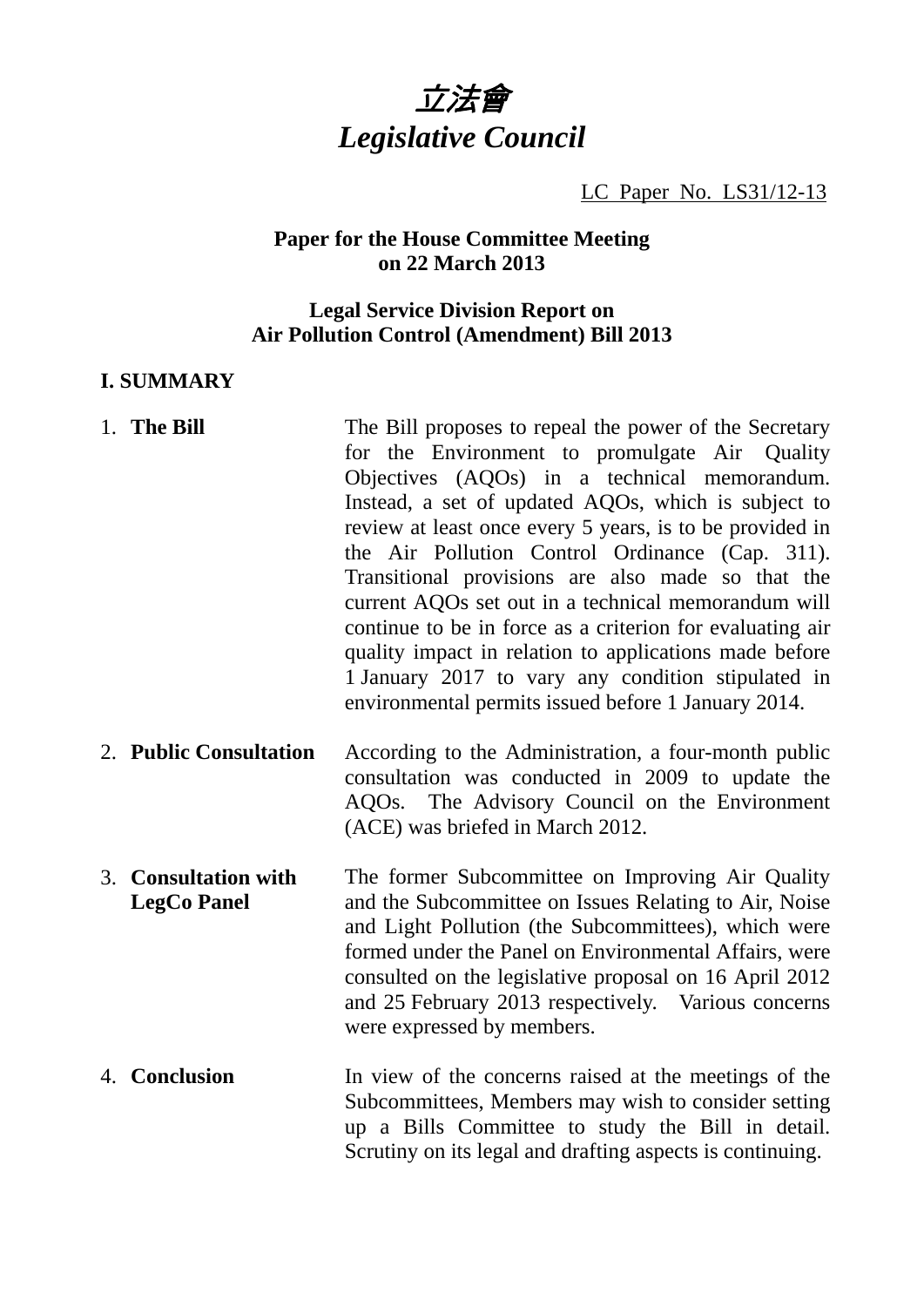### **II. REPORT**

The date of First Reading of the Bill is 20 March 2013. Members may refer to the LegCo Brief (File Ref: EP CR 9/150/34) issued by the Environment Bureau and Environmental Protection Department dated February 2013 for further information

#### **Object of the Bill**

2. The Bill seeks to amend the Air Pollution Control Ordinance (Cap. 311) (the Ordinance) to  $-$ 

- (a) set out air quality objectives (AQOs) in the Ordinance; and
- (b) provide that the Secretary for the Environment (Secretary) must review the AQOs at least once every 5 years and submit a report of the review to the Advisory Council on the Environment (ACE).

### **Background**

 $\overline{a}$ 

3. Under section 7 of the Ordinance, AQOs (in essence, concentration limits of certain air pollutants) are stipulated as the air quality that should be achieved and maintained in order to promote the conservation and best use of air in air control zones<sup>1</sup> in the public interest. According to the Administration, they are also benchmarks for assessing the air quality impact of specified processes under the Ordinance and of designated projects under the Environmental Impact Assessment Ordinance (Cap. 499) (EIAO).

4. According to the Administration, the current AQOs, which are specified in the Technical Memorandum for Specifying AQOs for Hong Kong (T.M.) issued under section 7(1A) of the Ordinance, have been in place since 1987. In 2006, the World Health Organisation released a set of Air Quality Guidelines (the Guidelines). In January 2012, the Administration announced its decision to update the AQOs. The new AQOs are benchmarked against a combination of both interim and ultimate targets of the Guidelines and are broadly comparable to the air quality standards adopted in the European Union and United States.

<sup>1</sup> Air control zones are zones which are declared as such under section 6 of the Ordinance.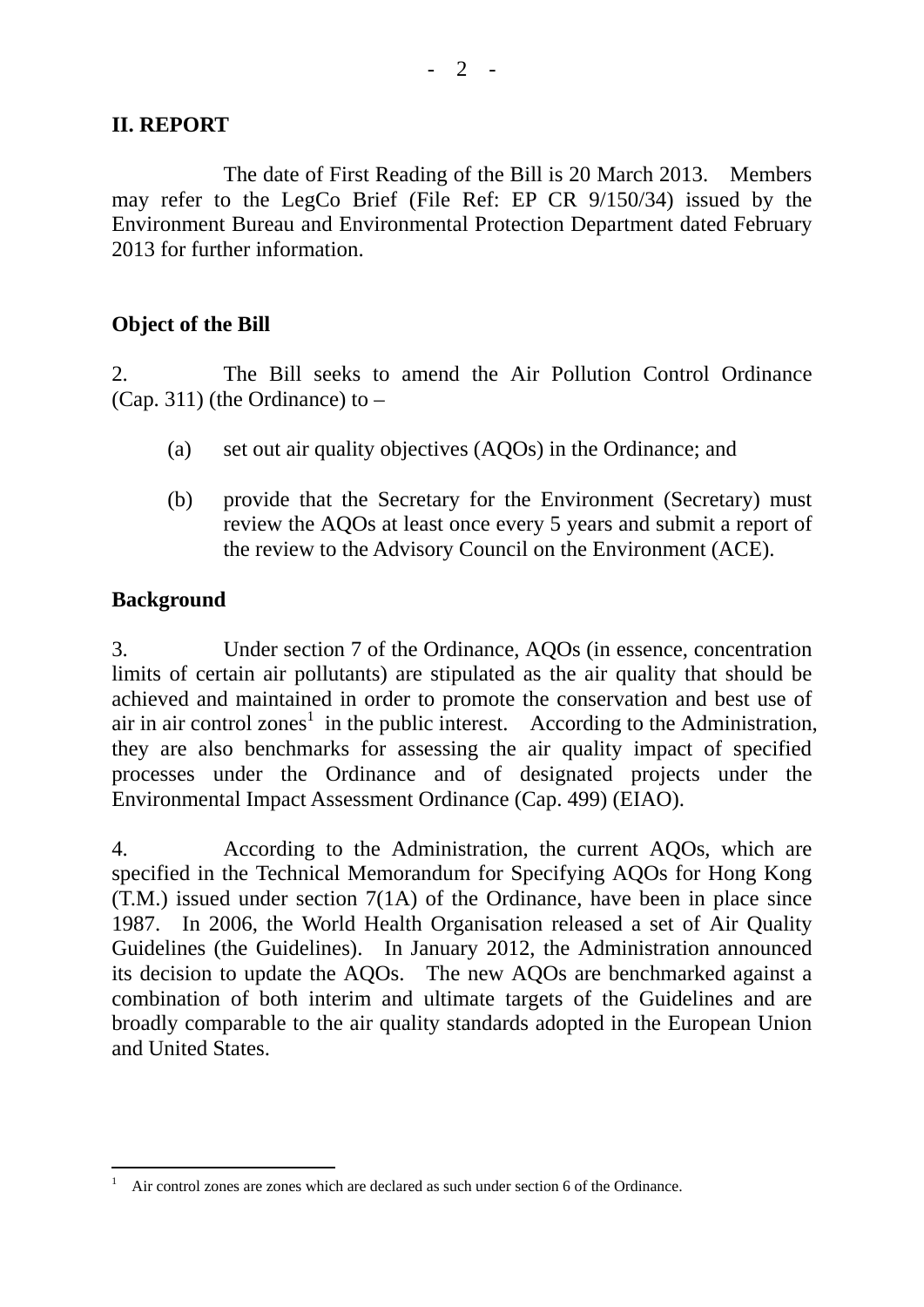### **Provisions of the Bill**

#### Secretary's power and duty in relation to AQOs

5. Section 7 of the Ordinance empowers the Secretary to establish and amend AQOs for every air control zone and publish the AQOs by issuing a technical memorandum. The Bill proposes to repeal section 7 and substitute it with a new section to empower the Secretary to review the AOOs which are specified in a new Schedule 5 to the Ordinance. Further, the Secretary must review the AQOs at least once every 5 years beginning on 1 January 2014 and submit a report of the review to the ACE.

#### New set of AQOs

 $\overline{a}$ 

6. The proposed Schedule 5 is divided into 2 parts. Part 1 prescribes the application and reference conditions of the AQOs. Part 2 specifies an update set of AQOs by prescribing the respective concentrations  $\text{limits}^2$  of certain air pollutants. The pollutants (which are similar to those<sup>3</sup> specified in the T.M.) are sulphur dioxide, fine suspended particulates, respirable suspended particulates, nitrogen dioxide, ozone, carbon monoxide and lead. Further, the Bill also proposes that, subject to the transitional provisions, the current AQOs will cease to have effect on the expiry of 31 December 2013.

#### Transitional Provisions concerning current AQOs in relation to EPs

7. Part 3 of the Bill provides the transitional provisions concerning EPs issued before 1 January 2014. Under section  $9(1)(a)$  of EIAO, a person shall not construct or operate a designated projects listed in Part I of Schedule 2 to  $EIAO<sup>4</sup>$  or to decommission a designated project listed in Part  $II<sup>5</sup>$  of the same schedule without an EP for the project, which may be granted with conditions attached. The conditions may be varied by an application made to the Director of Environmental Protection. Upon such an application, the Director may, under section 13(4) of EIAO, require an environmental impact assessment report to be submitted in relation to the application or, under section 13(5), amend the EP without calling for the

<sup>2</sup> A table of comparison between the concentration limits under the T.M. and the Bill is contained in Annex B of the LegCo Brief.

<sup>&</sup>lt;sup>3</sup> The air pollutants specified in the T.M. are sulphur dioxide, respirable and total suspended particulates, nitrogen dioxide, carbon monoxide, photochemical oxidants determined by measurement of ozone and lead.<br><sup>4</sup> Those projects include (a) certain construction works such as railways marine and sewage facilities, power

Those projects include (a) certain construction works such as railways, marine and sewage facilities, power plants; (b) utility pipelines or drainage works; (c) certain industrial or agricultural activities; (d) tourist, recreational or residential developments and community facilities; and (e) gazetted or proposed country park or conservation area.

In gist, those projects involve the storage or treatment of fuels, chemicals, explosives or an electricity or gas generation power plant.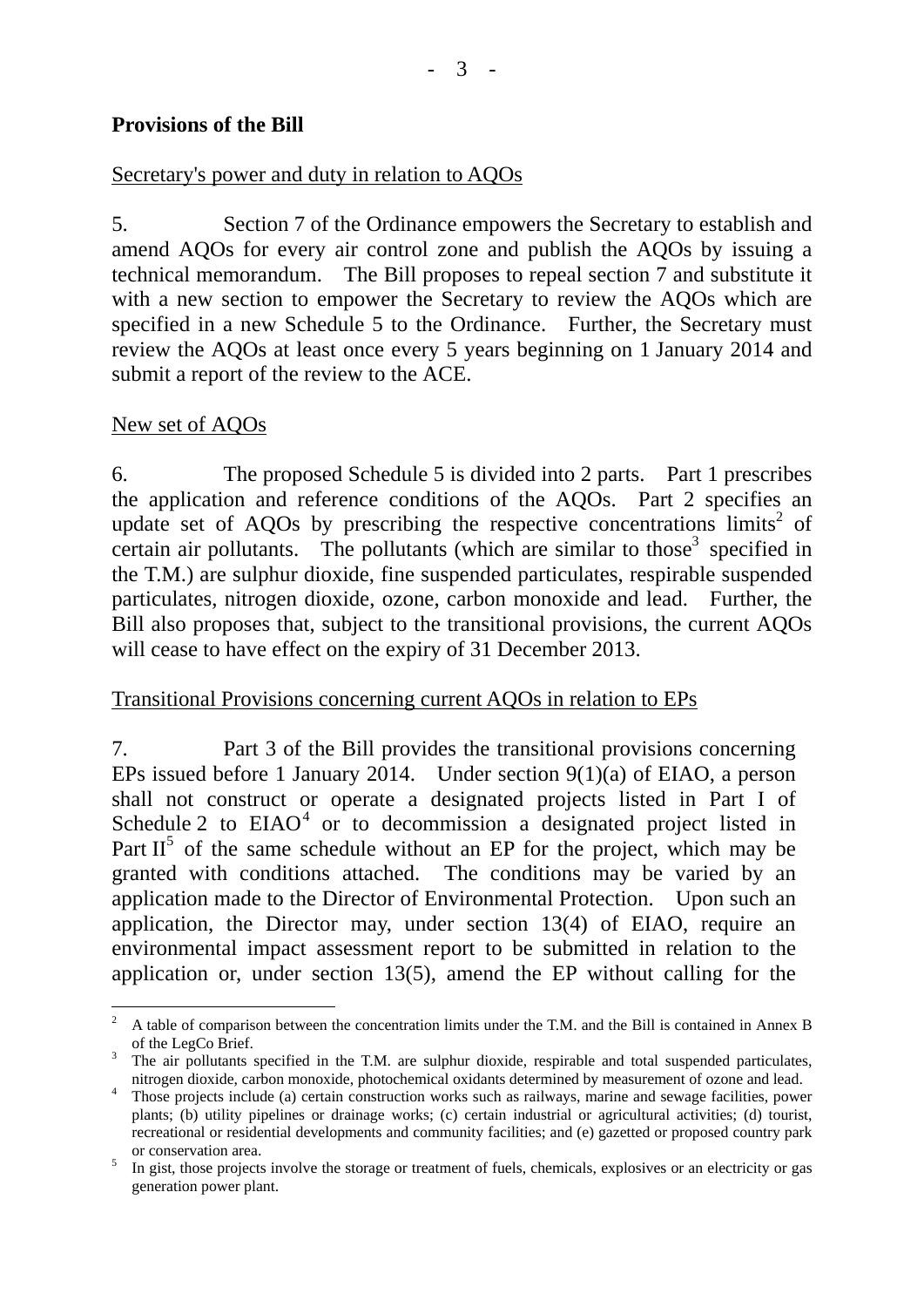report if certain conditions are satisfied. In both cases, the project concerning the application is required to comply with the technical memorandum<sup>6</sup> published under section 16(5) of EIAO, a criterion of which is to meet the AQOs in the T.M.

8. The Bill proposes that, for any application made before 1 January 2017 under section 13(1) of EIAO to vary any condition attached to an EP issued before 1 January 2014, the current AQOs prescribed under the T.M. shall continue to have effect as a criterion for evaluating air quality impact for the purposes of section 13(4) and 13(5)(b) of the EIAO.

#### Commencement

9. The Bill, if enacted, will come into operation on 1 January 2014.

### **Public Consultation**

10. According to the Administration, a four-month public consultation on the proposal to update the AQOs was conducted in 2009. After the announcement of its decision in January 2012 to adopt the new AQOs, the Administration briefed the ACE and the LegCo Subcommittee on Improving Air Quality in March and April 2012 respectively.

### **Consultation with LegCo Panel**

11. According to the Clerk to Panel on Environmental Affairs, the former Subcommittee on Improving Air Quality and the Subcommittee on Issues Relating to Air, Noise and Light Pollution (the Subcommittees), which were formed under the Panel on Environmental Affairs, were consulted on the legislative proposal on 16 April 2012 and 25 February 2013 respectively. The major concerns expressed by members included the long lead time for taking forward the proposed new AQOs, and the need to increase the frequency of reviews of AQOs and promote active public participation throughout the review process. Some members were also concerned that the provision of a 36-month transitional period might create a loophole that allowed project proponents not to comply with the more stringent requirements under the new AQOs.

 $\overline{a}$ 6 Section 1.1(a) of Annex 4 to the EIAO technical memorandum states that the criteria for evaluating air quality impact include meeting the AQOs and other standards established under the Ordinance.